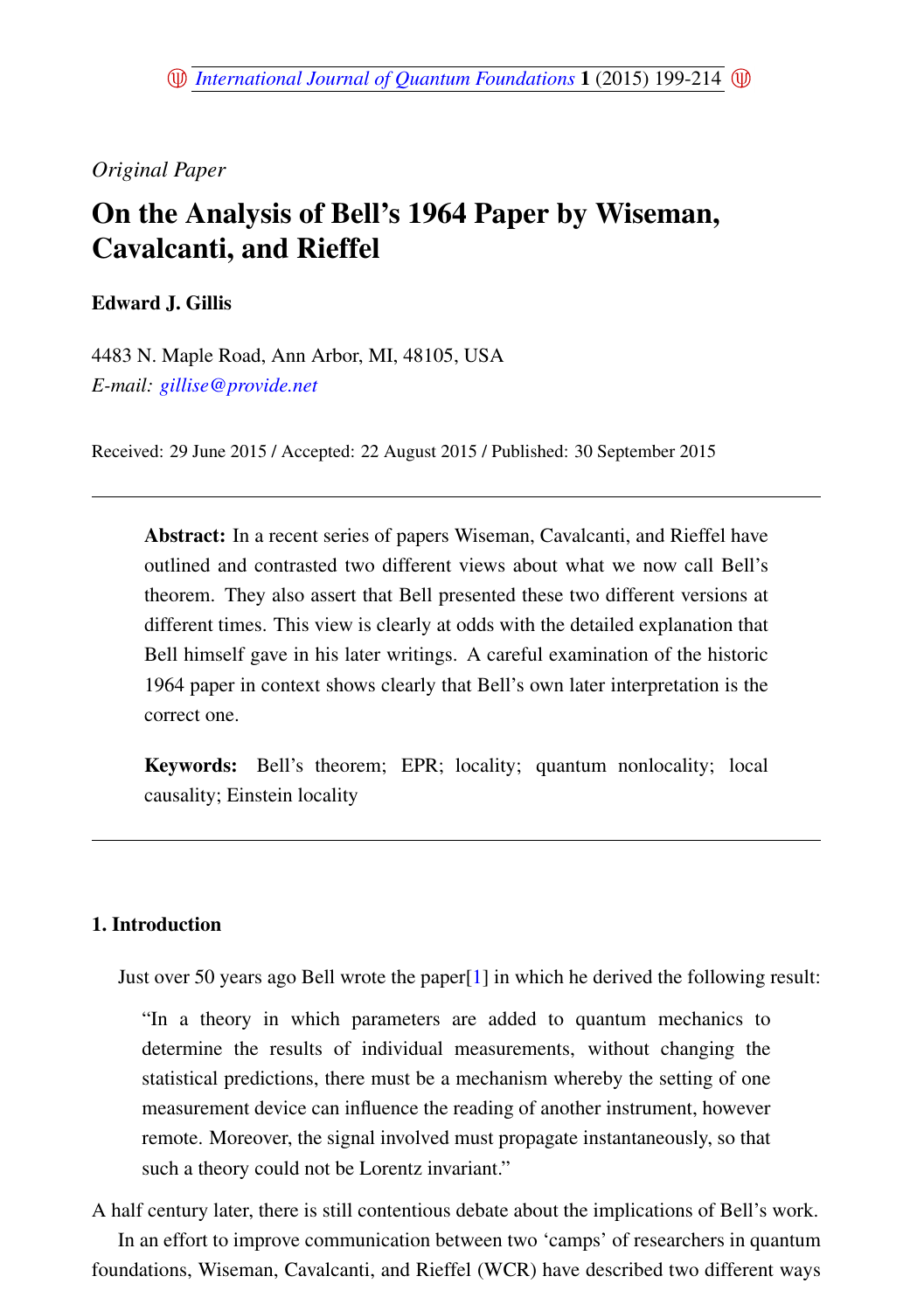in which Bell's result can be obtained $[2-4]$  $[2-4]$ <sup>1</sup>. They argue that one method of derivation is favored by a group that they call 'operationalists', and the other by a group labeled as 'realists'. They also make the much more controversial historical claim that Bell, himself, presented these two different versions at different times. In their view, the earlier (1964) paper contains the "operationalist" version, and the "realist" version was not published until 1976[\[6\]](#page-14-3). Norsen has written a vigorous dissent[\[5\]](#page-14-4) from their interpretation of the original (1964) article. Although Norsen has already made a strong case, the historic importance of Bell's 1964 contribution makes it worth presenting some additional evidence for his point of view.

Norsen has called into question the WCR characterization of their favored version of Bell's 1964 argument as 'operationalist', since the formalization of some key principles (like 'parameter independence') that they attribute to that group requires reference to an an ontology that is rejected by most operationalists. So a more neutral terminology will be used here. I will refer to the version that they advocate simply as 'WCR'. The interpretation of the 1964 paper that Bell, himself, presented in his later writings[\[6](#page-14-3)[–8\]](#page-14-5), will be labeled 'JSB' (Bell's initials).

Let us begin by outlining the two derivations described by WCR. The background assumption for both of the derivations is that the quantum statistical predictions (QSP) are correct. Given this premise there are two ways in which to derive Bell's result. One of them is to assume: (a) that the proposed theory  $(\theta)$  implies that the setting of one of the measurement instruments does not change the total probability of the outcomes detected by the other instrument; (b) that the proposed theory is deterministic. This method reflects the WCR viewpoint. The other (JSB) derivation assumes that the proposed theory implies that all physical processes<sup>2</sup> propagate continuously through space within the forward light cone. Together with the background assumption (QSP), this *implies* the determinism that is assumed in the other approach.

WCR formalize premise (a) of their interpretation as:  $P_{\theta}(B|a, b, c, \lambda) = P_{\theta}(B|b, c, \lambda)$ , where P is the function that assigns probabilities to various outcomes,  $\theta$  is the theory by which the probabilities are calculated,  $B$  represents the outcome of the second measurement, a and b represent the settings of the first and second measurement instruments, and c and  $\lambda$  represent all other (possibly hidden) variables that might be relevant. The authors label this condition as 'locality' (the term used by Bell in his 1964 paper), but the meaning of 'locality' is precisely what is at issue in the debate over the historical claim about what Bell actually proved in 1964. Shimony[\[9\]](#page-14-6) proposed the phrase,

<sup>&</sup>lt;sup>1</sup> The first paper cited was authored solely by Wiseman, the second by Wisemann and Cavalcanti, and the third, which was a response to Norsen's comment[\[5\]](#page-14-4), was authored by Wiseman and Rieffel.

<sup>&</sup>lt;sup>2</sup> What is to count as a 'physical process' is to be specified by the proposed theory.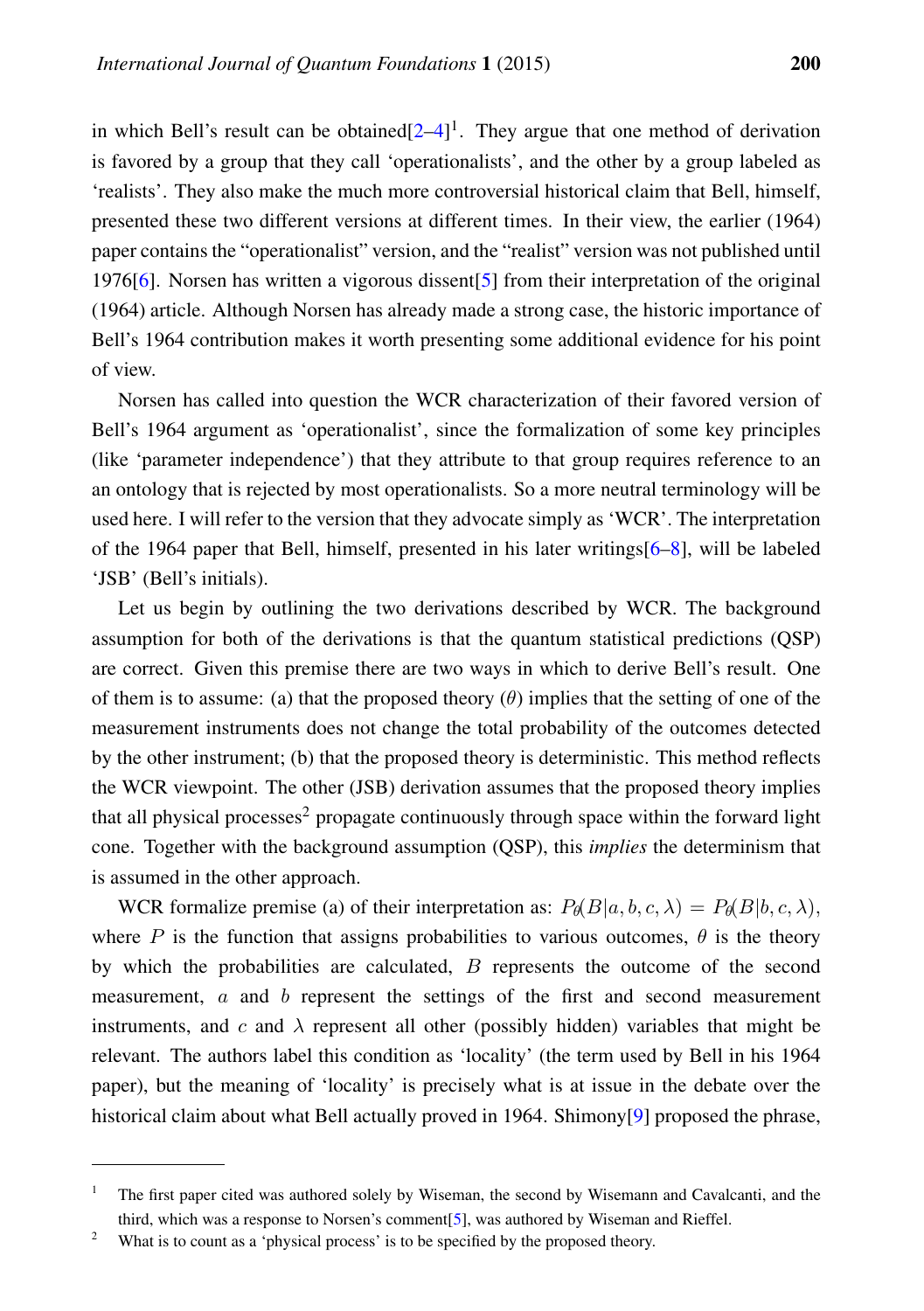'parameter independence' (PI). Although that terminology is also somewhat problematic, it has been widely adopted, and so it will be used here.

Bell discussed the additional assumption in the JSB approach at some length in a later work $[8]$ . In that work he called the assumption 'local causality'. He used it to derive the following 'factorizability' condition on probabilities (in somewhat different notation):  $P_{\theta}(A, B|a, b, c, \lambda) = P_{\theta}(A|a, c, \lambda) P_{\theta}(B|b, c, \lambda)$ . Note that this expression is a close parallel to the formulation of the crucial condition on expectation values that he used in the 1964 paper. He emphasized that the formal expression should be viewed only as *consequence* of 'local causality' - *not* as a full formulation of it.

Jarrett[\[10\]](#page-14-7) showed that Bell's derived condition is logically equivalent to the conjunction of parameter independence (PI) and an additional constraint that Shimony[\[9\]](#page-14-6) later labeled as 'outcome independence' (OI):  $P_{\theta}(B|A, a, b, c, \lambda) = P_{\theta}(B|a, b, c, \lambda)$ . Jarrett's decomposition helps to distinguish various ways in which a measurement outcome might be influenced by a distant event, and it also makes it clear that Bell's (1990) condition is strictly stronger than PI.

Now, although the formal expression presented by Bell in 1990[\[8\]](#page-14-5) can be decomposed into PI and OI, he regarded 'local causality' as a *single* principle (a "unitary property" as characterized by WCR[\[2\]](#page-14-1)). This point is important in the debate about exactly what conclusion follows from the argument presented in 1964. So it is desirable to use a single abbreviation to label this key assumption. Since Bell explicitly stated that 'local causality' does *not* entail determinism, the use of this phrase could be confusing since he had used the term 'causality' as a synonym for 'determinism' in earlier works, including the 1964 article. In 1990 he gave the following informal statement of the principle:

"The direct causes (and effects) are near by, and even the indirect causes (and effects) are no further away than are permitted by the velocity of light." (Bell 1990)

In what follows, this principle will be characterized as 'No Superluminal Effects' (NSE), with the understanding that it implies continuous propagation through space. The principle of determinism (which is *not* entailed by NSE) will be abbreviated as 'DET', and the contradiction that Bell derived in section 4 of his paper will be indicated as XX.

So the shorthand representations of the two derivations are:

WCR:  $QSP + PI + DET \implies XX;$ 

JSB:  $QSP + NSE \implies DET$ ;  $QSP + NSE + DET \implies XX$ .

Since  $PI + DET \implies NSE$ , and  $NSE \implies PI$ , and  $QSP + NSE \implies DET$ , it is easy to see that the two sets of premises are logically equivalent. So there does not appear to be any serious dispute about whether Bell's result *could* be derived in different ways. The different derivations of the result can be viewed as two different theorems. Serious disagreement sets in with the claim that what Bell actually presented in 1964 was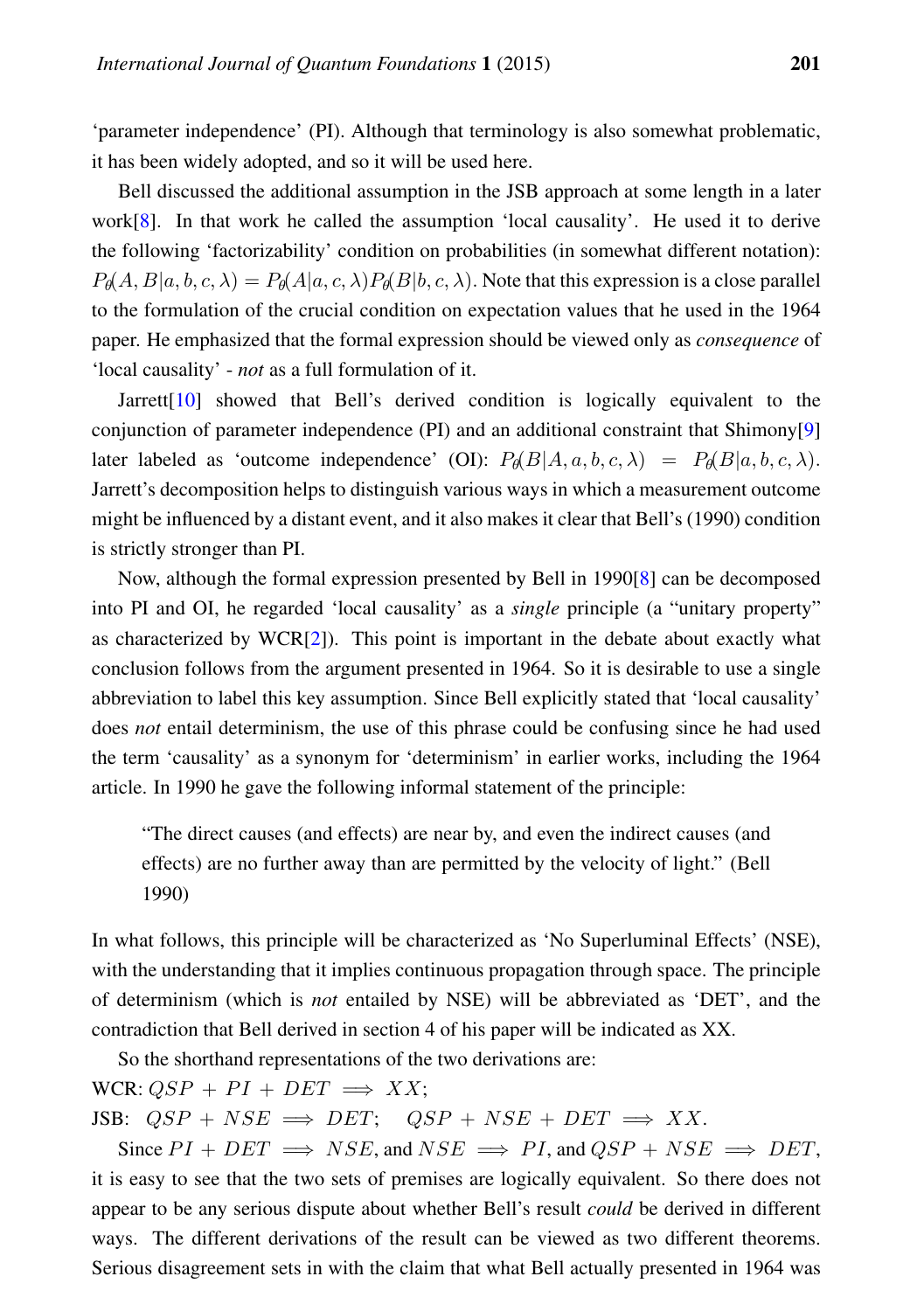the WCR derivation, and, hence, that both of these theorems are *Bell's* theorems.

I will argue here that the JSB version of the argument is the one that Bell actually presented in 1964. To understand what Bell was doing in [\[1\]](#page-14-0) consider the general structure of his argument. As indicated above, the JSB version has two stages:

(a)  $OSP + NSE \implies DET:$ 

(b)  $QSP + NSE + DET \implies XX$ .

The first of these is the central argument of the EPR paper[\[11\]](#page-14-8) as understood by Bell in 1964.<sup>3</sup> Bell took the *validity* of this argument as being both well established and familiar to his audience. By conjoining the consequence (determinism) of (a) with the two premises and deriving a contradiction, he was able to show that this version of the EPR argument is *unsound*. In other words, either OSP or NSE is false; either quantum theory is incorrect, or there are real physical effects that are propagated outside the light cone.

In fact, Bell's demonstration is a conventional proof by contradiction. (His argument is contained mainly in section 4, entitled "Contradiction".) Consider that in virtually every proof of this sort the author states the premises, demonstrates the conflict, and concludes that one of the premises must be false. Immediately after the passage quoted above in which he states that NSE is inconsistent with OSP, he raises the possibility that OSP is wrong:

"Moreover, the signal involved must propagate instantaneously, so that such a theory could not be Lorentz invariant.

Of course, the situation is different if the quantum mechanical predictions are of limited validity."

Bell's description of the possible violation of NSE might appear a little loose by current standards<sup>4</sup>, but its meaning is clear. The perfect correlations between distant measurement outcomes described by EPR cannot be explained except by superluminal effects. The only possibility of avoiding such effects is through the failure of quantum theory.

The next section will present the case for the JSB interpretation of Bell's 1964 paper in more detail.

### 2. What Bell Meant by 'Locality'

<sup>&</sup>lt;sup>3</sup> The EPR argument uses the more general premise of no disturbance of one subsystem by a measurement on the other. The more general premise is, of course, implied by the assumption of no superluminal action-at-a-distance, and it appears that nearly everyone understood this. For additional background, the reader is referred to the original article[\[11\]](#page-14-8), Bohr's reply to it[\[12\]](#page-14-9), Fine's Stanford Encyclopedia article[\[13\]](#page-14-10), Einstein's later writings $[14,15]$  $[14,15]$ , and the 1957 article by Bohm and Aharonov $[16]$ .

<sup>4</sup> Since quantum effects do not allow 'signaling', and some hypothetical superluminal effects are consistent with Lorentz invariance<sup>[\[17\]](#page-15-3)</sup>.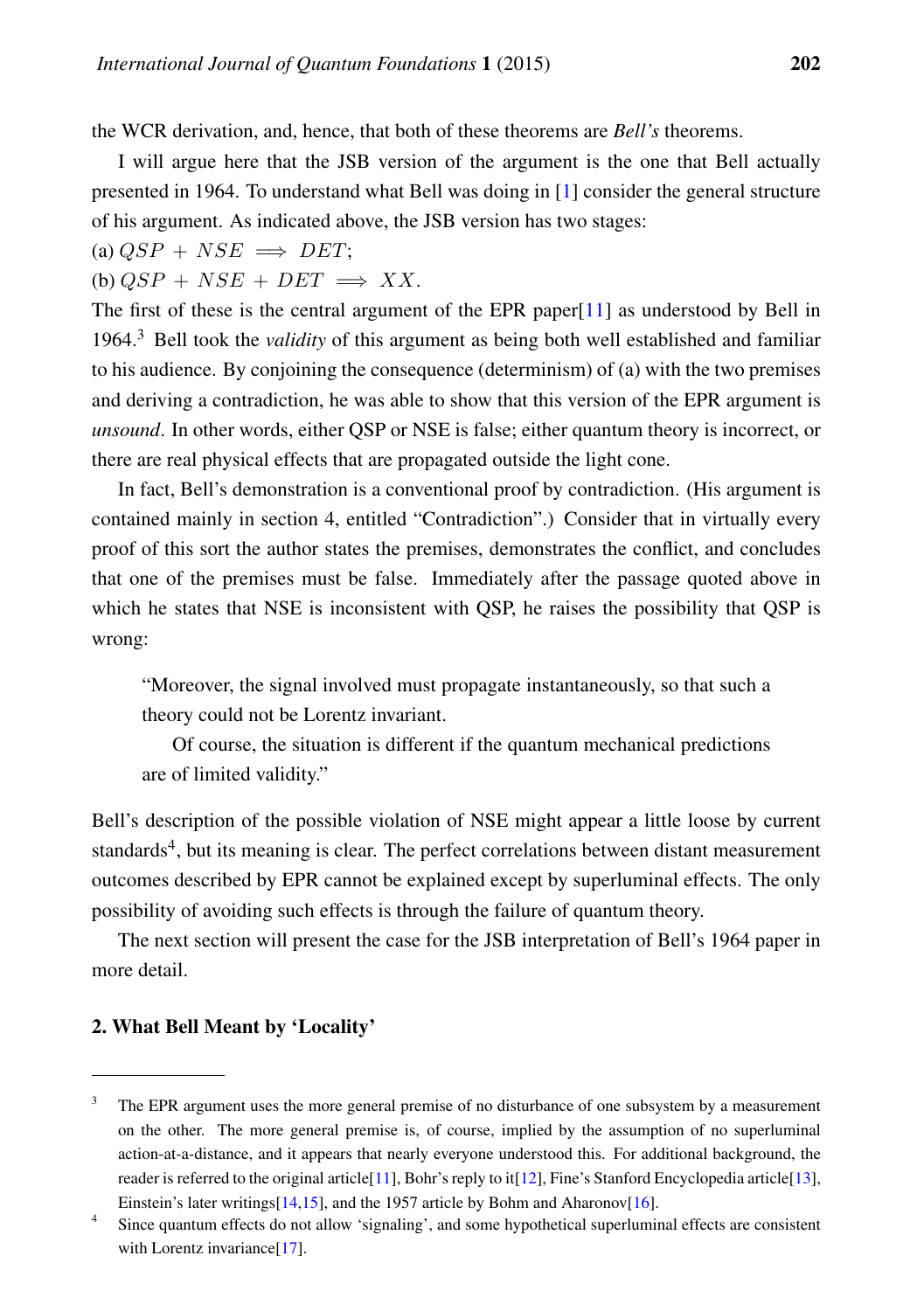The key point in dispute centers on what Bell meant by the term 'locality'. Bell, himself, stated later quite clearly that the argument presented in his 1964 paper was the JSB version. In a 1981 essay $[7]$ (p. 143)<sup>5</sup> he says:

"It is important to note that to the limited degree to which *determinism* plays a role in the EPR argument, it is not assumed but *inferred*. What is held sacred is the principle of 'local causality' - or 'no action at a distance'."

A few sentences later, in a footnote, he says:

"My own first paper on this subject[\*] starts with a summary of the EPR argument *from locality* to deterministic hidden variables. But the commentators have almost universally reported that it begins with deterministic hidden variables"

In [\[2\]](#page-14-1) (p.17) Wiseman insists that Bell's explanation of what he meant was mistaken:

In any case, it seems that once Bell had explicitly defined LC[[i.e., the JSB notion of locality]], he wished all previous localistic notions he had used, in particular the notion of locality as per Definition 9[[i.e., 'locality' = PI]], to be forgotten. Moreover, after a few years he became convinced that it was the notion of LC that he had in mind all along."

Since WCR are inclined to discount the explanations that Bell offered later, let us look at a discussion of 'locality' given by Bell in a paper that Wiseman very aptly describes as a prequel<sup>6</sup> to "On the Einstein-Podolsky-Rosen paradox". In his paper on hidden variables[\[18\]](#page-15-4) Bell had shown that the requirements imposed by von Neumann[\[19\]](#page-15-5) to rule out the possibility of adding hidden variables to quantum theory were arbitrary and unreasonable. In the last section of the paper he proposed a requirement that he considered much more natural, and in which he described the *motivation for considering theories of deterministic hidden variables*. Near the beginning of this section entitled "Locality and separability" he says:

"... there *are* features which can reasonably be desired in a hidden variable scheme. The hidden variables should surely have some spacial significance and should evolve in time according to prescribed laws. These are prejudices, but it is just this possibility of interpolating some (preferably causal) space-time picture, between preparation of and measurements

<sup>&</sup>lt;sup>5</sup> For Bell's papers that are reprinted in *Speakable and Unspeakable in Quantum Mechanics*, revised edition (2004), all page references here are to that edition.

<sup>6</sup> The paper on hidden variables was written prior to the EPR paper, but published later.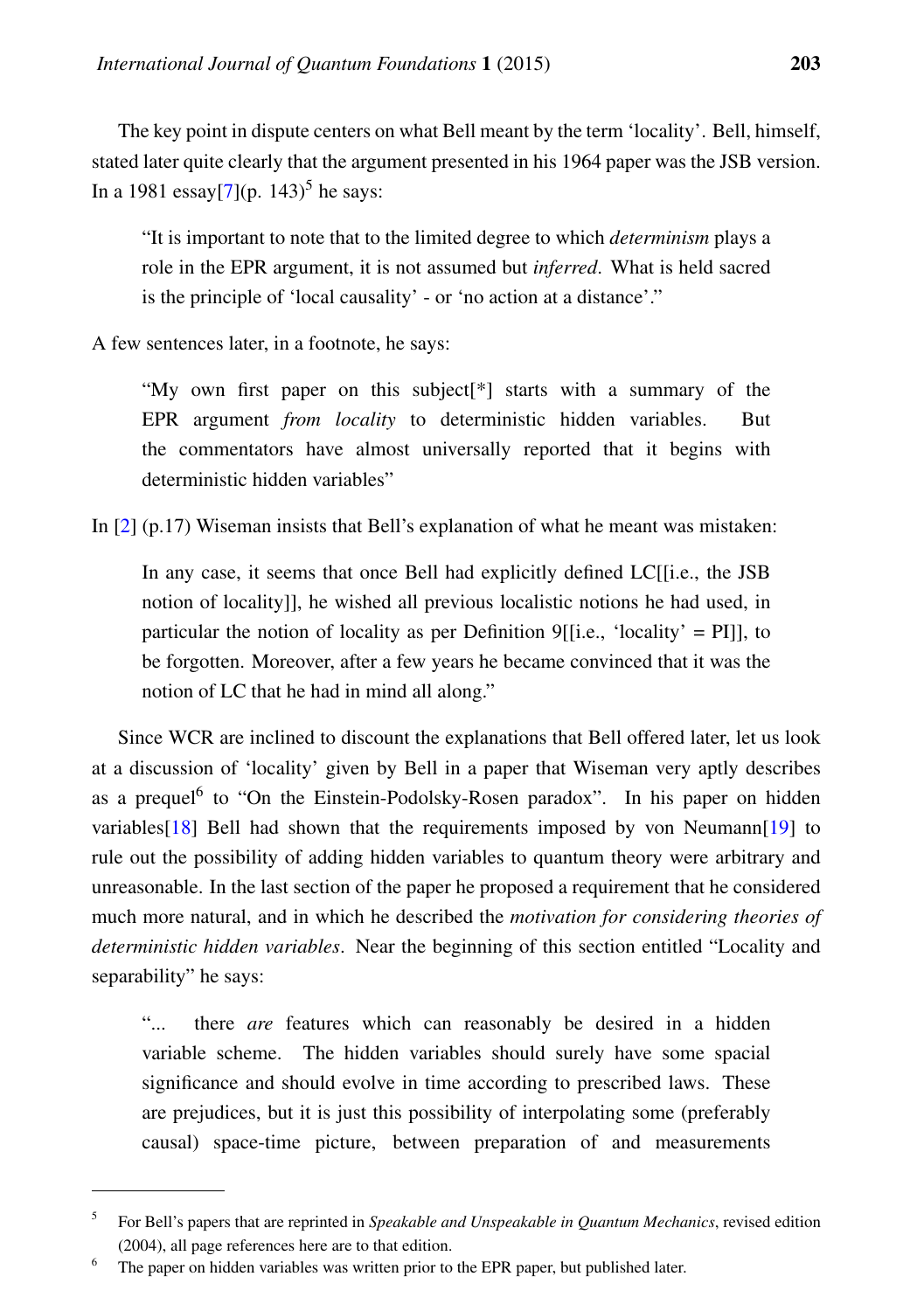on states, that makes the quest for hidden variables interesting to the unsophisticated[*reference to the Einstein work cited three times in the opening paragraphs of the subsequent paper*]."

The phrases, "spacial significance" and "interpolating some... space-time picture between", are clearly meant to convey the idea that "Locality" (the title of the section) includes in an essential way the notion that all physical processes propagate continuously through space. The term "unsophisticated" appears to be an ironic reference to Einstein and his resistance to the "orthodox" interpretation promoted by Bohr[\[12](#page-14-9)[,20\]](#page-15-6) and Heisenberg[\[21](#page-15-7)[,22\]](#page-15-8).

In fact, the final sentence in the quotation can be read as a very brief summary of the EPR argument. The possibility of maintaining a picture in which physical processes propagate continuously within the light cone is what leads "unsophisticated" people like Einstein (and Bell himself) to consider a theory of hidden variables, since without such variables one is forced to accept action-at-a-distance. Note the parenthetic phrase, "*preferably* causal". 'Causal' is being used here, as in the subsequent, paper as a synonym for 'deterministic'. The qualifier, "preferably", indicates that Bell does not insist on a deterministic account; it is just that it is the only way to save Einstein locality and still reproduce the perfect correlations discussed by EPR.

It is only after explaining why *Einstein's principle of locality* (i.e., no superluminal effects) requires deterministic hidden variables that Bell goes on to discuss Bohm's theory[\[23\]](#page-15-9), and to characterize it as "grossly non-local".

The description in this passage about the continuous propagation of physical processes through space with the implied consistency with relativity (given the reference to Einstein's views) is a close parallel to Bell's 1990 description of the principle cited above:

"The direct causes (and effects) are near by, and even the indirect causes (and effects) are no further away than are permitted by the velocity of light." (Bell 1990)

So prior to the 1964 paper Bell had already described a concept essentially equivalent to what he called 'local causality' in 1990. Since he had also linked it to fairly well-known writings of Einstein, it was completely reasonable for him to assume that the concept would be familiar to his audience. Despite these considerations, WCR still maintain that this was *not* the concept that he referred to in [\[1\]](#page-14-0). Let us examine their arguments.

The principal evidence for their claim that Bell *defined* 'locality' as PI,  $P_{\theta}(B|a, b, c, \lambda) = P_{\theta}(B|b, c, \lambda)$ , consists of four passages from [\[1\]](#page-14-0). (Some of their additional arguments will be reviewed later.)

(1) "It is the requirement of locality, or more precisely that the result of a measurement on one system be unaffected by operations on a distant system with which it has interacted in the past, that creates the essential difficulty." (p.14)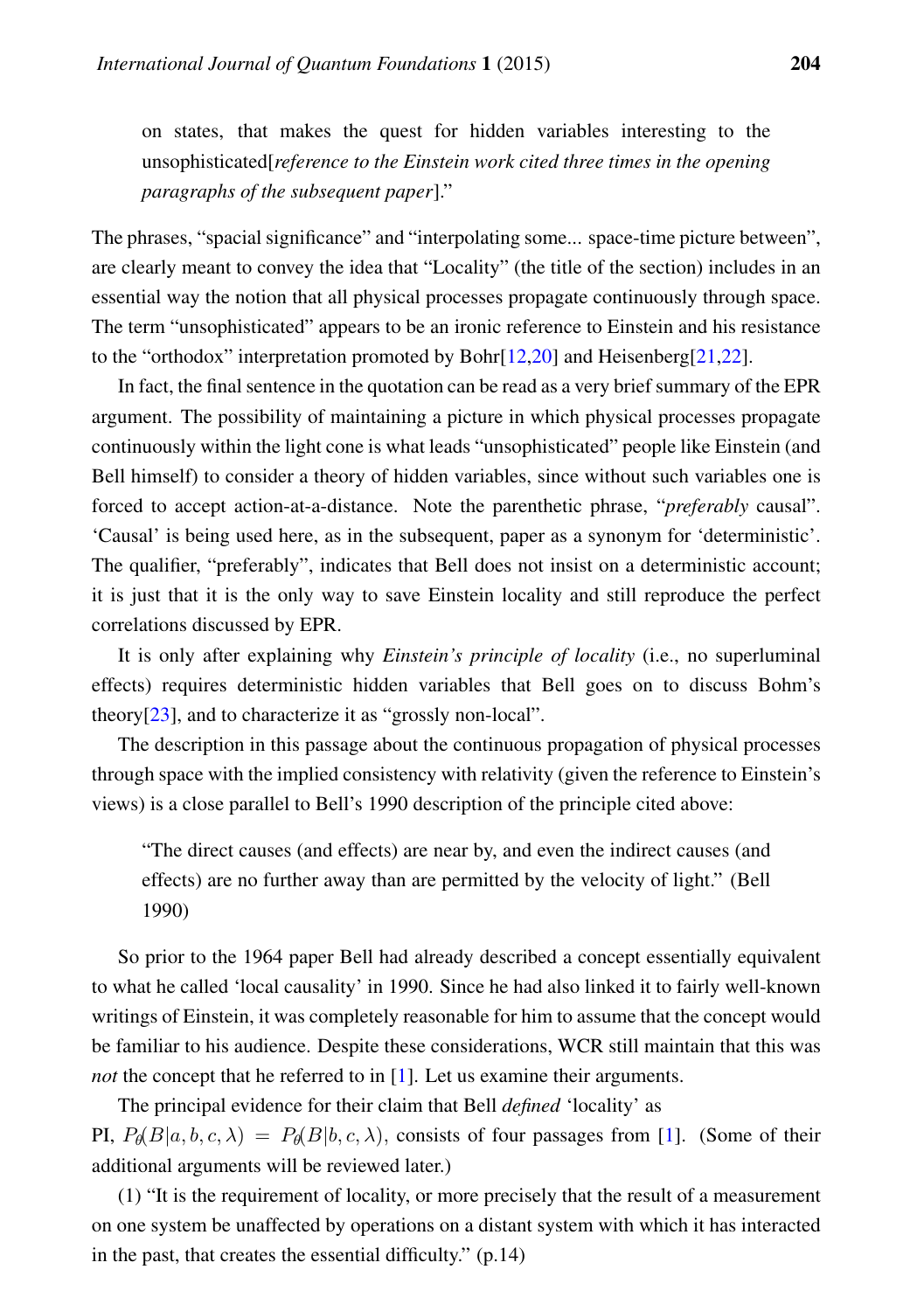(2) "Now we make the hypothesis[\*], and it seems one at least worth considering, that if the two measurements are made at places remote from one another the orientation of one magnet does not influence the result obtained with the other." (p.14/15)

(3) "The vital assumption[\*] is that the result B for particle 2 does not depend on the setting **a** of the magnet for particle 1, nor A on  $\mathbf{b}$ ." (p.15)

(4) "In a theory in which parameters are added to quantum mechanics to determine the results of individual measurements, without changing the statistical predictions, there must be a mechanism whereby the setting of one measurement device can influence the reading of another instrument, however remote." (p.20)

Note first that nowhere does Bell use the term, 'define' or a close equivalent, or write down any expression that resembles PI. (The phrase in the first passage, "or more precisely that..." is used to point out a particular consequence of locality - not to present a definition.) So the WCR claim is based on their insistence that the terms, '(un)affected', 'influence', and 'depend' *must* be understood as implying that the *total* probability of an outcome of a measurement made on one branch of an entangled system is altered by changes in the *setting* of the measurement apparatus that acts on the other branch. This interpretation rests essentially on the fact that, in all of these passages, Bell refers to the dependence of the outcome of the second measurement *exclusively* on the setting of the first instrument, rather than on *both* the setting of the instrument and the outcome. In fact, there is a very good reason that Bell focussed on this particular aspect of the experiment. This is explained below, but, first, it is important to identify the fundamental interpretive error made by WCR.

As pointed out in the Introduction, Bell's factorizability condition is logically equivalent to the conjunction of PI and OI. For reference these conditions are:

FACT:  $P_{\theta}(A, B|a, b, c, \lambda) = P_{\theta}(A|a, c, \lambda) P_{\theta}(B|b, c, \lambda).$ 

PI:  $P_{\theta}(B|a, b, c, \lambda) = P_{\theta}(B|b, c, \lambda)$  (OI):  $P_{\theta}(B|A, a, b, c, \lambda) = P_{\theta}(B|a, b, c, \lambda)$ . Quantum theory clearly violates factorizability, and therefore, it violates OI. Note that the negation of *either* PI or OI would allow a dependence of  $P(B)$  on the setting, a. The only reason that PI appears to imply the independence of  $P(B)$  from a is that PI deals only with the *total* probability. One cannot claim that the setting of one measurement apparatus does not "affect" or "influence" the outcome of a distant measurement unless both PI and OI are respected. (This is why the terminology, 'Parameter Independence', is problematic.) The attempt by WCR to read these very general terms as applying only to the total probability of the distant outcome is forced and unnatural. If taken seriously, it would simply rule out the possibility of *explaining the correlations* between measurement outcomes, which is the whole point of the EPR argument.

To make this point in another way, consider that in orthodox quantum mechanics the outcome of a measurement on one of a pair of entangled systems is influenced by two factors that are not necessarily connected to anything in the past light cone of that measurement outcome: (1) the setting of the distant instrument *and* (2) the outcome of the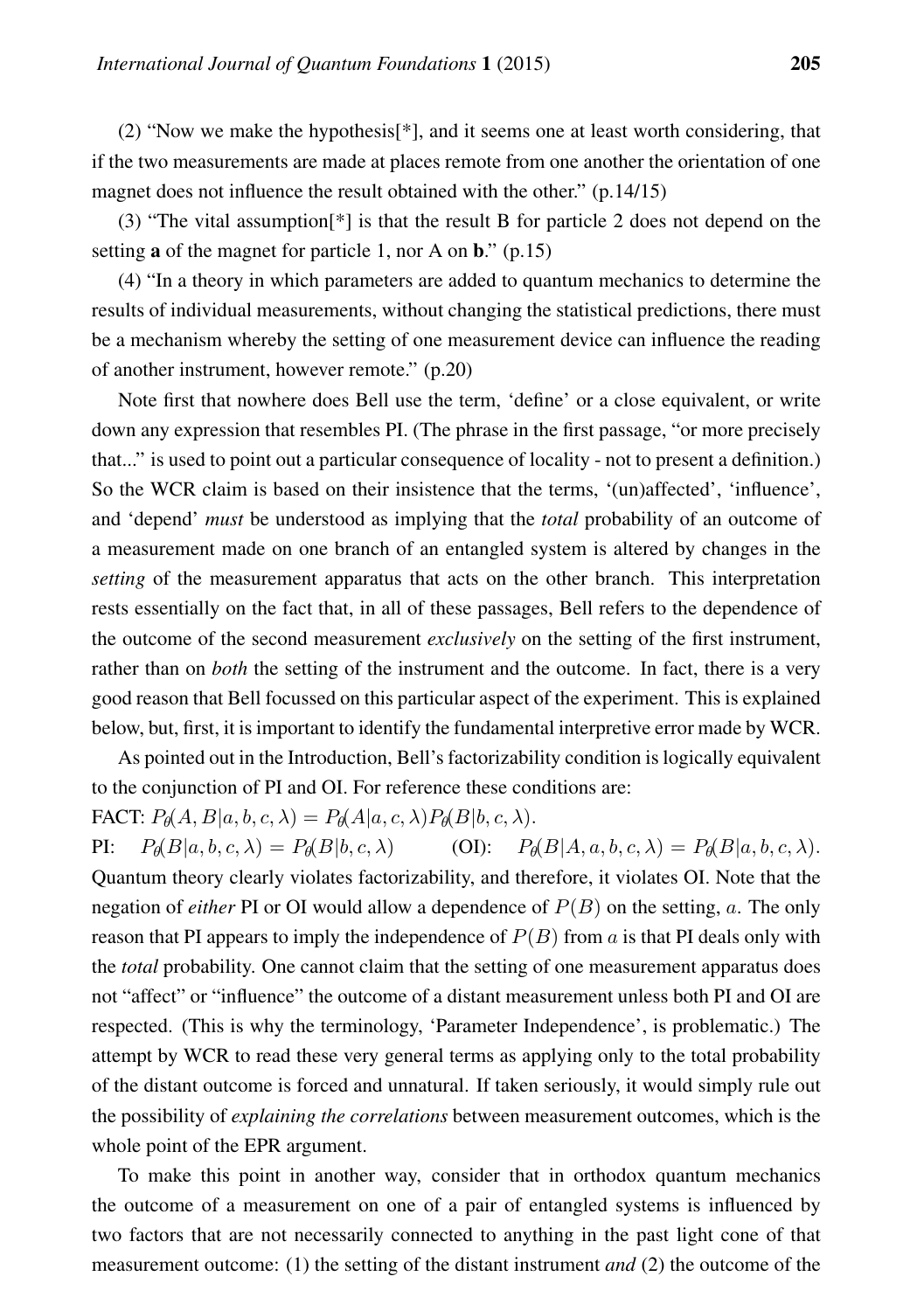distant measurement. Now, "orthodox" quantum mechanics can be understood in either of two ways, but this statement holds true in both of them. In the "von Neumann" version the wave function, regarded as a genuine physical entity, undergoes a collapse that spans a spacelike interval. Viewed in this way, the state to which the wave function collapses (and, hence, the outcome of the second measurement) is *nonlocally influenced* by both the setting of the measurement instrument, which reduces the number of possible resultant states from infinity to two, and the outcome of the first measurement, which determines which of the two possibilities is realized. In the operational or "Bohr-Heisenberg" version there is nothing physical for the measurement setting, by itself, to influence. The only meaningful influences are on experimental outcomes, and these are influenced (nonlocally) by both the setting of the first instrument and by the outcome of the first measurement. (As Norsen points out, in the purely operational version it is not even clear that one can formulate expressions for PI and OI.)

It remains to explain why Bell focuses solely on the setting of the apparatus. The reason is that it is the one aspect of the experimental arrangements envisioned that can be placed *unambiguously* outside the past light cone of the second measurement. To see this, recall that there were two theories with which Bell was thoroughly familiar that could reproduce all of the statistical predictions of quantum theory. The first of these was orthodox quantum mechanics; the other was Bohmian theory[\[23\]](#page-15-9). As just noted, in orthodox quantum mechanics both the measurement setting and outcome influence the distant result. In Bohm's theory, however, it is *only* the setting of the instrument that can be placed strictly outside the past light cone of the second measurement. The trajectory of the first particle (and, hence, the deterministic result of the measurement) is heavily influenced by the previous interaction that generated the entanglement with the second system, and this interaction is clearly *within* the past light cone of the second measurement. So inclusion of possible influences of the *result* of the first measurement would have involved a complicated mix of factors affecting the second outcome and might have detracted from the clarity of Bell's result. Thus, it was entirely natural, or even essential, for Bell, in searching for a clear-cut test to demonstrate the nonlocality of quantum theory, to frame the issue in terms of the influence exerted by the setting of the first measurement apparatus. This point can be driven home by considering the closing paragraph of the 1964 paper in which he describes specific experimental tests.

"Of course, the situation is different if the quantum mechanical predictions are of limited validity. Conceivably they might apply only to experiments in which the settings of the instruments are made sufficiently in advance to allow them to reach some mutual rapport by exchange of signals with velocity less than or equal to that of light. In that connection, experiments of the type proposed by Bohm and Aharonov[\*], in which the settings are changed during the flight of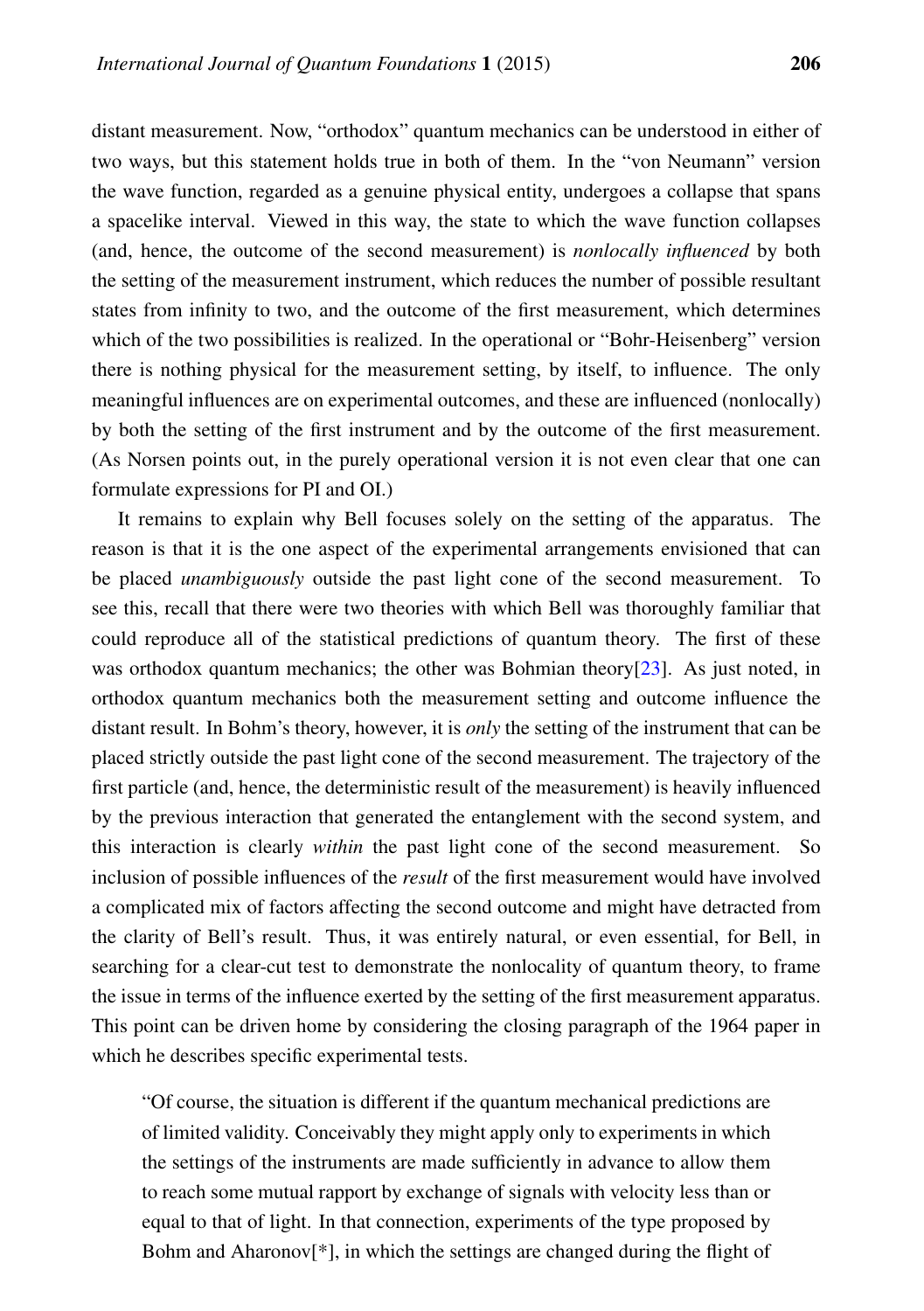the particles, are crucial."

In further support of this explanation for his choice of phrasing, recall that Bell was hugely influenced by Bohm's theory[\[23\]](#page-15-9). It was Bohm's theory (apparently) that first convinced him that von Neumann's no-hidden variable theorem[\[19\]](#page-15-5) was seriously flawed, and, after recognizing the nonlocal nature of the theory, he had spent a great deal of effort in trying to construct a version without this problematic feature. It was largely this effort that led him to his 1964 theorem. With this background, it is entirely understandable that he emphasized how the *setting* of one measurement instrument influences the outcome of the distant measurement, since this is the one clearly identifiable feature that is not influenced by events in the past light cone of the distant measurement.

So the first three passages cited above should be read, not as a definition of 'locality', but as a completely unambiguous criterion for ascertaining whether the principle of locality is violated. The final passage is the statement that any theory consistent with QSP violates this criterion.

In his comment Norsen[\[5\]](#page-14-4) has also argued that Bell's phrasing amounts to stating a criterion for violating locality, rather than offering a definition. He has made a number of other compelling points that are worth reviewing here. These concern Bell's brief introductory section and the first two paragraphs of his section 2 (Formulation). The first three passages cited above are all contained in this portion of the paper. As Norsen points out, in all three of these passages Bell refers to a principle enunciated by Einstein regarding the issues of locality and separability $[15]$ :

"But on one supposition we should, in my opinion, absolutely hold fast: the real factual situation of the system  $S_2$  is independent of what is done with the system  $S_1$ , which is spatially separated from the former."

These references are indicated by the footnotes ([\*]) in the passages. The footnote for the first passage modifies a use of 'locality' just prior to the text quoted. In the third paper[\[4\]](#page-14-2) Wiseman and Rieffel use the term "interruption" for these references, and describe them as appeals to authority. They argue that it would have been better to omit them in order to "improve the grammatical and scientific clarity of the sentence". But they cannot rewrite Bell's paper in order to eliminate portions that conflict with their interpretation of it. Bell referred to the same quotation from Einstein three times in the first page and a half of his paper, directly qualifying the three critical passages that have been cited above. Recall from the earlier discussion that there were *additional references to the same passage* in the prequel[\[18\]](#page-15-4) in the final section entitled "Locality and separability". Obviously, Bell was trying to convey to the reader the critical connotations of his notion of locality.

Norsen also points out that Wiseman's interpretation of 'locality' as PI is inconsistent with Bell's statement at the beginning of the paper that additional (i.e.., hidden) variables were needed to *restore* locality to quantum theory. (Maudlin has also made this point as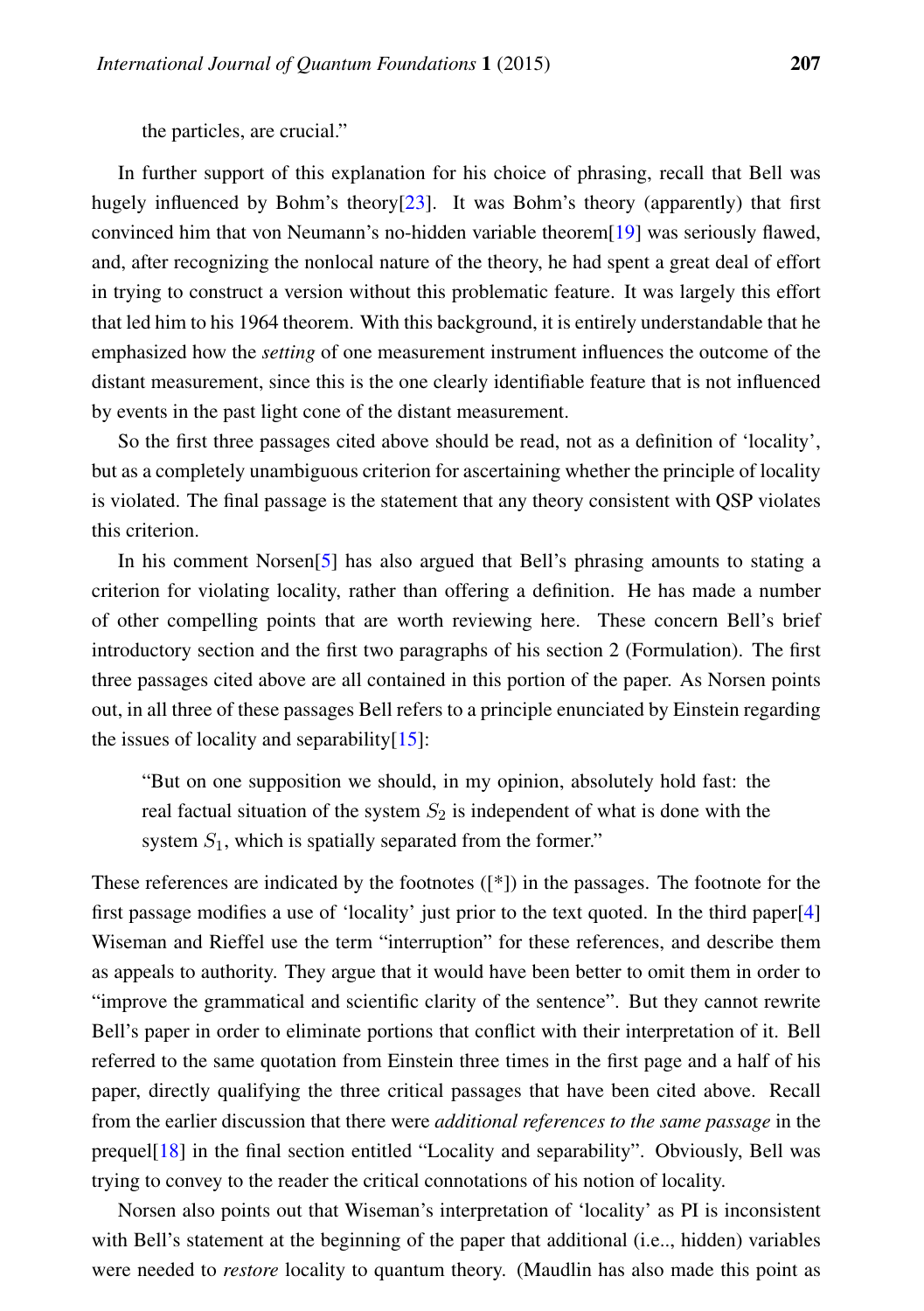reported by Wiseman in [\[2\]](#page-14-1)). PI is a central feature of quantum mechanics; it is what prevents superluminal signaling within the theory. It is very difficult to believe that Bell was unaware of such a basic property of quantum theory, or that he thought that Einstein was unaware of it.

To a large extent, the dispute about what Bell proved in 1964 centers on the adequacy of his recapitulation of the EPR argument in the opening paragraph of his second section, "Formulation". Because it is crucial to the issue at hand it is worth quoting in full.

"With the example advocated by Bohm and Aharonov[\*], the EPR argument is the following. Consider a pair of spin one-half particles formed somehow in the singlet state and moving freely in opposite directions. Measurements can be made, say by Stern-Gerlach magnets, on selected components of the spins  $\sigma_1$  and  $\sigma_2$ . If measurement of the component  $\sigma_1 \cdot a$ , where a is some unit vector, yields the value +1 then, according to quantum mechanics, measurement of  $\sigma_2 \cdot a$  must yield the value -1 and vice versa. Now we make the hypothesis[[reference to Einstein quotation]], and it seems one at least worth considering, that if the two measurements are made at places remote from one another the orientation of one magnet does not influence the result obtained with the other. Since we can predict in advance the result of measuring any chosen component of  $\sigma_2$ , by previously measuring the same component of  $\sigma_1$ , it follows that the result of any such measurement must actually be predetermined. Since the initial quantum mechanical wave function does not determine the result of an individual measurement, this predetermination implies the possibility of a more complete specification of the state."

The general form of the argument has already been briefly summarized above. Given the statistical predictions of quantum theory, there are systems with physical quantities that are not determined by the theory, but which can be precisely ascertained by making measurements on entangled partner systems that are spacelike separated. If we assume that there is no action-at-a-distance then these quantities must be determined by events in the common past of both systems. Since quantum theory does not provide specific values for all of these quantities it is incomplete. (A complete theory would yield values for all such quantities, and would, therefore, be deterministic.)

For the reasons given above WCR insist that Bell is not using Einstein's notion of locality here (no action-at-a-distance), but rather the much weaker assumption of parameter independence. Therefore, they conclude that Bell is mistaken in assuming that determinism follows from the stated premises. In other words, despite the fact that he states that he is summarizing the EPR argument, Bell, without fully realizing it, substitutes a weaker premise for Einstein's concept of locality, and then, without fully realizing it, makes an assumption of determinism rather than simply restating an established result.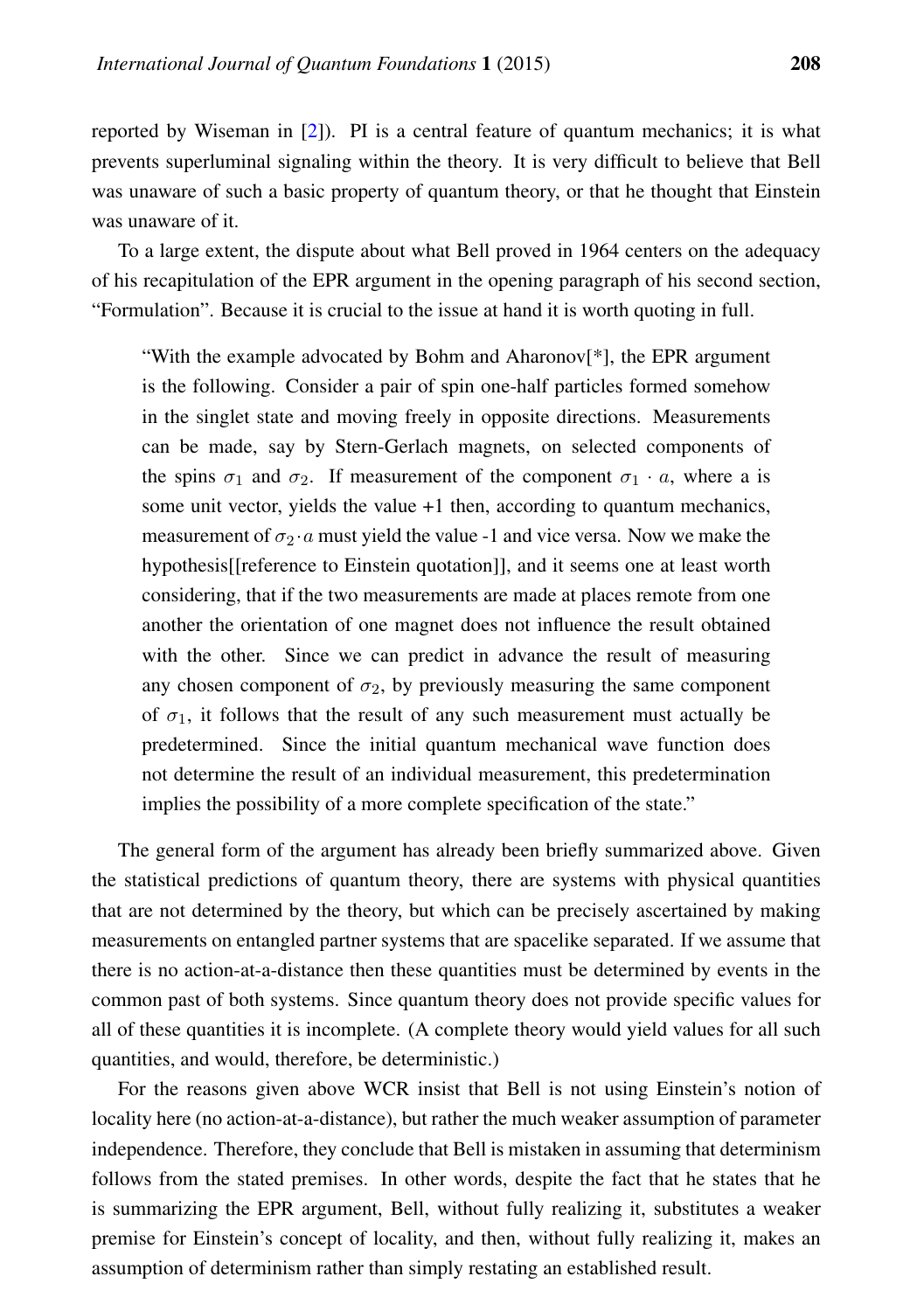Without a truly compelling reason for accepting the WCR interpretation of 'locality', their reading of this paragraph appears exceptionally strained and artificial. We have already seen that the argument for that interpretation evaporates on closer examination, and also that Bell had previously used the term 'locality' as essentially synonymous with Einstein's principle of no action-at-a-distance. But, since Norsen has also stated that this very brief discussion could benefit from a more general description of 'locality', it will be helpful to view Bell's short summary of EPR against the most relevant background.

As Bell states, he was working from the version of the EPR "paradox" that had been presented by Bohm and Aharonov $[16]$  in 1957 (only seven years before his paper). The closing paragraphs of their introductory section summarize the EPR argument and apply it to their proposed experimental arrangement. This straightforward exposition should make it clear why Bell did not feel compelled to repeat it at greater length.

"One could perhaps suppose that there is some hidden interaction between B and A, or between B and the measuring apparatus, [[which measures  $A$ ]] which explains the above behavior. Such an interaction would, at the very least, be outside the scope of current quantum theory. Moreover, it would have to be instantaneous, because the orientation of the measuring apparatus could very quickly be changed, and the spin of  $B$  would have to respond immediately to the change. Such an immediate interaction between distant systems would not in general be consistent with the theory of relativity.

This result constitutes the essence of the paradox of Einstein, Rosen, and Podolsky."

This passage clearly describes the apparent conflict between the predictions of quantum theory and the principle of no action-at-a-distance. It also makes obvious the concern that violations of this principle would occur if the *setting* of one of the measurement instruments (which could be changed while the entangled particles were in flight) affected the distant measurement.

We can now turn to the other arguments offered by WCR (summarized on page 10 of [\[2\]](#page-14-1) and repeated in [\[4\]](#page-14-2)). In reference to the interpretation just offered Wiseman says:

"To me, the advantages of this reading are demonstrably outweighed by its many disadvantages: i) it does not explain why Bell would, in 1964, state his result *four times* as requiring two assumptions, locality and determinism, and not once as requiring only the assumption of locality; ii) it does not explain why in his first subsequent paper on the topic of hidden variables [\*], after seven years to think about how best to explain his result, he still states it (somewhat redundantly) as being that no local deterministic hidden-variable theory can reproduce all the experimental predictions of quantum mechanics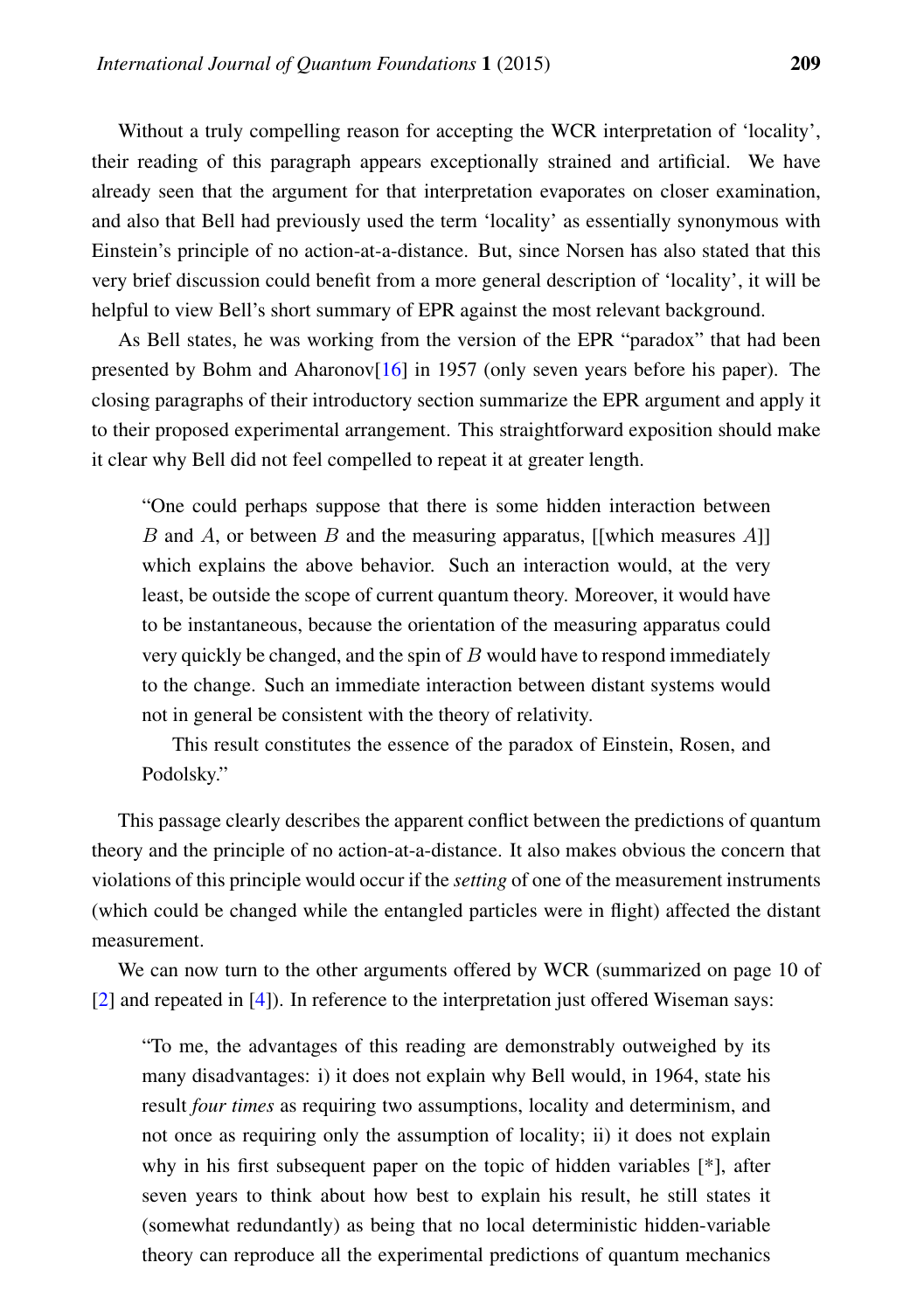[\*]; iii) it does not explain why Bell would, in 1964, define locality *four times* in terms of independence from the remote setting, as per Definition 9, and never any other way; iv) it does not explain why Bell would state the conclusion of the supposedly crucial first part of his theorem as being merely that it implies the possibility of a more complete specification of the state; v) it does not explain why Bell would place this supposedly crucial first part *prior* to the mathematical formulation of his result, and not mention it anywhere else in the paper."

The third point has been dealt with extensively above. Let us consider point (i). The four passages that Wiseman is referring to are:

"In this note that idea [[causality and locality]] will be formulated mathematically, and shown to be incompatible with the statistical predictions of quantum mechanics." (p.14)

"This is characteristic, according to the result to be proved here, of any such theory [[like Bohm's hidden variable theory]] which reproduces exactly the quantum mechanical predictions." (p.14)

"the statistical predictions of quantum mechanics are incompatible with separable predetermination."(p.20)

"In a theory in which parameters are added to quantum mechanics to determine the results of individual measurements, without changing the statistical predictions, there must be a mechanism whereby the setting of one measurement device can influence the reading of another instrument, however remote. " (p.20)

The first of these passages is the third sentence of "On the Einstein-Podolsky-Rosen paradox". The two opening sentences that precede it are:

"The paradox of Einstein, Podolsky, and Rosen[\*] was advanced as an argument that quantum mechanics could not be a complete theory but should be supplemented by additional variables. These additional variables were to restore to the theory causality and locality[reference to Einstein's 1949 passage]."

Again, Bell is taking the EPR argument as an established result. That argument proceeded from the no-disturbance assumption implied by Einstein locality (NSE), and the limited set of quantum predictions that involve perfect correlations between outcomes of spacelike-separated entangled systems. It *concluded* that a hidden-variable (deterministic) theory was required. Locality (i.e., Einstein locality) and causality (i.e., determinism) are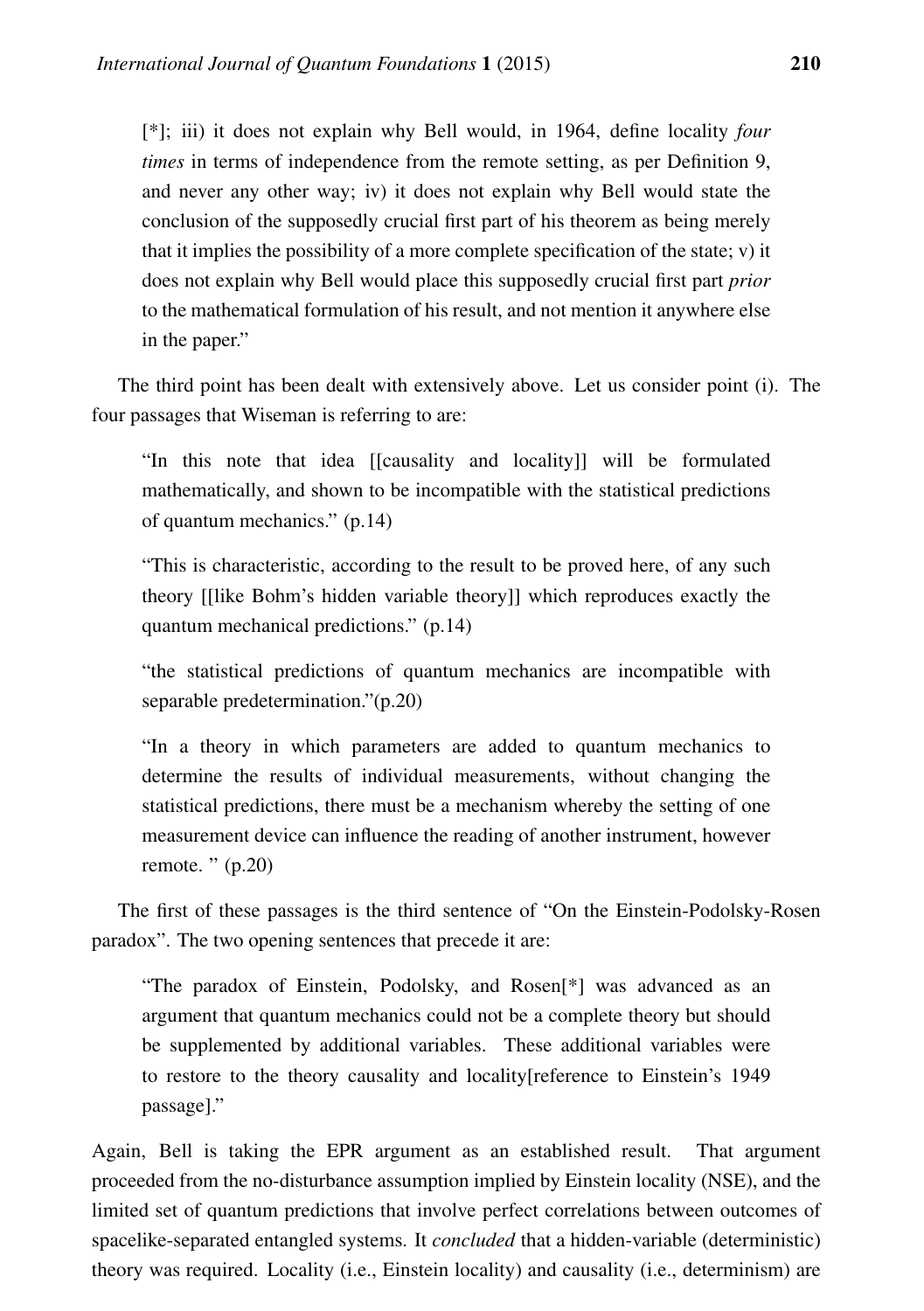*premises* of Bell's argument; WCR fail to distinguish between premises and assumptions. The first of these premises, Einstein locality, is an assumption, but the second, determinism, is a property that follows from (Einstein) locality and the other assumptions of the EPR argument. This point can be equally well applied to the other three passages mentioned.

The same answer can be directed to point (ii). But, in addition, the paper cited[\[24\]](#page-15-10) includes statements that clearly run counter to the interpretation that WCR try to construct. In again briefly summarizing the EPR argument, Bell (p. 31) talks about filling out quantum theory in a way that would be "manifestly local". But in the view advocated by WCR, quantum theory is already "manifestly local" since PI is one of the basic properties of standard quantum theory.

The fourth point, referring to Bell's brief recapitulation of the EPR argument in the opening paragraph of Section 2, is based on the failure to see that the conclusion of Bell's EPR description consists of two sentences - not just one. In the penultimate sentence Bell states very clearly that the need for a deterministic theory *"follows"* from the assumptions of no action-at-a-distance and the perfect correlations predicted by quantum theory in the type of experiment that he discusses. In the final sentence he notes the EPR conclusion that such a theory would involve a more complete specification of the state. The inference to determinism is an essential premise of Bell's argument. Bell closes this recapitulation by describing the hope of 'completing' the theory in a manner that allows one to save Einstein locality because this is what his subsequent demonstration will show to be impossible.

Point v) reflects the insistence by WCR that in order to use the inference of the EPR argument from (Einstein) locality to determinism, Bell would have needed to present an explicit logical formalization of the the argument, rather than simply assume that his audience was familiar with it. This insistence simply ignores the context in which Bell was writing. The EPR argument had come to be widely known as the EPR *"paradox"*. The term, 'paradox', was used both by Bell and by Bohm-Aharonov in the titles of their papers. The argument was seen as a paradox because of the obvious clash between the principle of no superluminal action-at-a-distance (which was regarded as essential to relativity), and the perfect correlations between spacelike-separated measurement results that quantum theory predicted, but could not explain. Given this very widespread understanding, it was entirely reasonable for Bell to proceed based on a brief, informal recapitulation of EPR.

#### 3. Summary

Wiseman, Cavalcanti, and Rieffel deal with a number of issues in the debate between the groups that they characterize as 'operationalists' and 'realists', and, in particular, the various meanings that can be attached to the term 'locality'. These issues are well worth exploring, but the only question that is being addressed in this comment concerns what Bell demonstrated in his 1964 paper.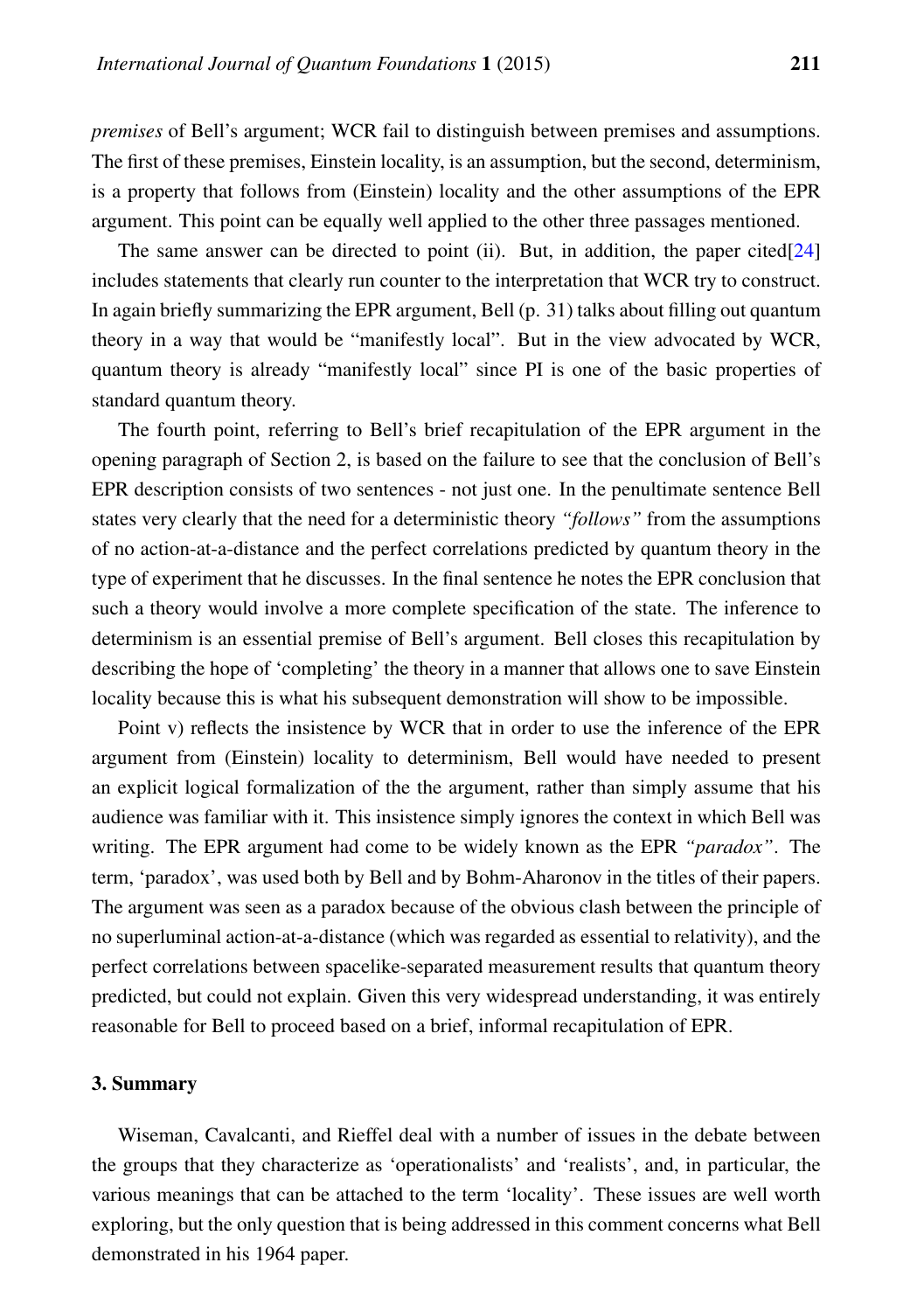The JSB interpretation of Bell's argument was outlined in the introduction:

- (a) (EPR argument)  $OSP + NSE \implies DET;$
- (b) (Bell's argument based on EPR)  $QSP + NSE + DET \implies XX$ .

The WCR version of Bell's argument was represented as:

(b')  $OSP + PI + DET \implies XX$ .

Since (a), the EPR argument, was regarded as an established result, Bell did not attempt to formalize it. What was "formulated mathematically" was a *consequence of the conjunction* of the premises of (b) or (b'). Since the conjunctions of the premises of (b) and (b') are (essentially) logically equivalent, this does not tell us whether Bell's use of the term 'locality' should be formalized as parameter independence or as no (superluminal) action-at-a-distance. The fact that determinism (DET) is used as a *premise* in both versions fully explains why Bell refers to it in stating his conclusion. So the reference to it cannot be used in support of the WCR interpretation. In fact, as Norsen has pointed out, the fact that the paper is entitled "On the Einstein-Podolsky-Rosen paradox" argues strongly that Bell was taking determinism as a consequence of the EPR argument - not as an independent assumption.

So the case for interpreting 'locality' as parameter independence turns entirely on an unreasonably restrictive interpretation of terms like "affect" and "influence", and on the fact that Bell limited his discussion of possible nonlocal effects to potential influences by the *setting of a measurement instrument* on a distant measurement outcome. The insistence that nonlocal effects must take into account both the setting of an instrument and the result of the measurement made with that instrument appears to result from a failure to see that standard quantum theory was not the *only* theory considered by Bell that was capable of reproducing the quantum statistical predictions. In Bohm's theory, which Bell had studied in great depth, the result of a measurement depends on a combination of factors, some of which are inside the past light cone of the distant measurement, and some of which are outside. The only event that can be placed clearly outside the past light cone is the setting of the instrument.<sup>7</sup>

So there is no real basis for the WCR interpretation of 'locality'. In contrast, the case for reading 'locality' as no action-at-distance is very strong. Bell's opening remarks that an extension of quantum theory would "*restore* to the theory ...locality", make perfect sense, as does his recapitulation of the EPR argument (particularly against the background of the Bohm-Aharonov discussion). One does not need to argue away the three references to Einstein's 1949 passage that qualify his discussions of locality. His prior use of the

<sup>7</sup> The assumption that the setting *can* be securely placed outside the past light cone of the second measurement depends on the denial of *superdeterminism*. This is a point that Bell, later[\[8\]](#page-14-5), readily acknowledged.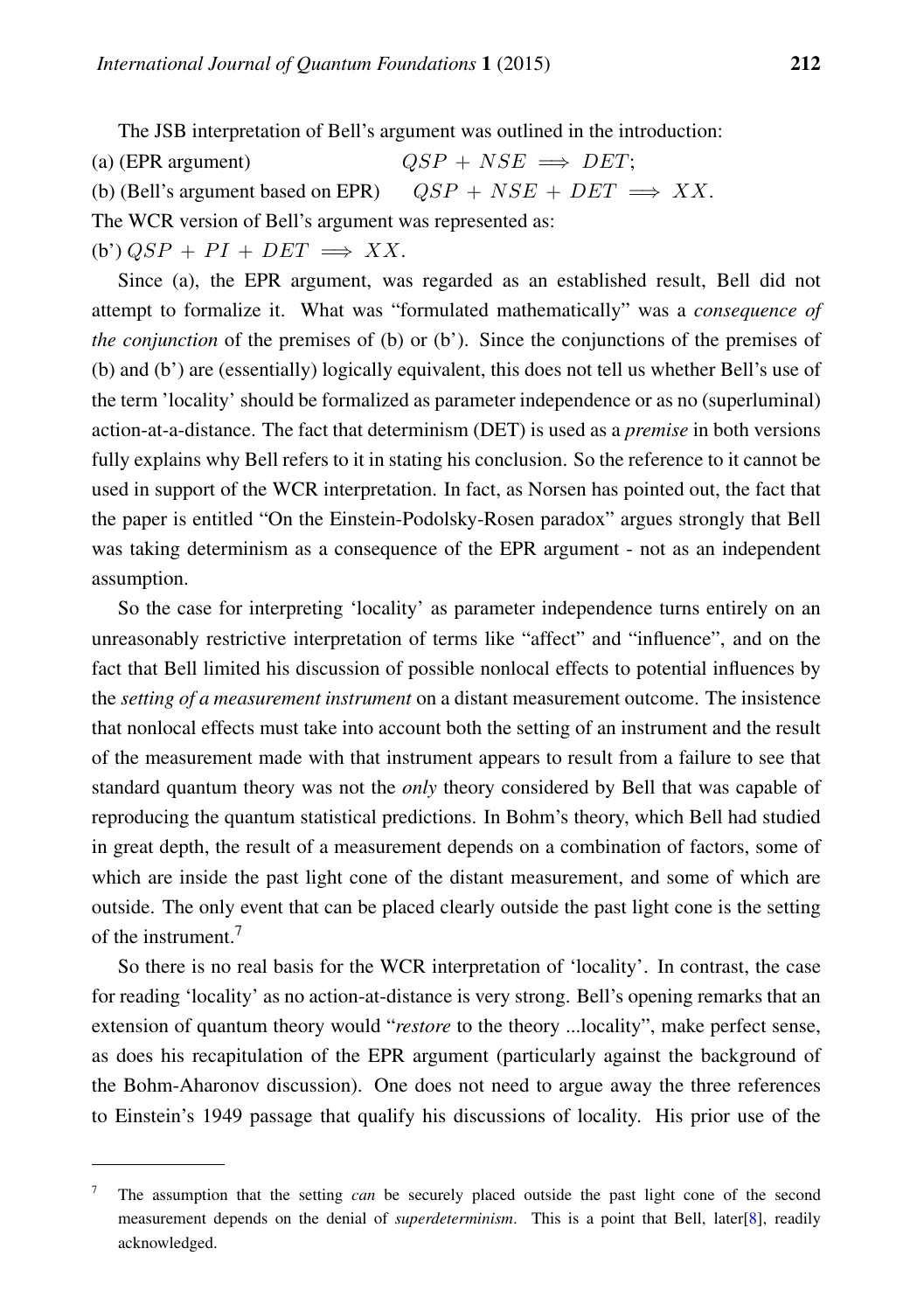term, 'locality', (which was consistent with the contemporary understanding) carried the clear connotation of continuous, subluminal propagation through space. Finally, we should consider the manner in which Bell concluded his analysis of the EPR argument - by emphasizing the violation of *Einstein locality*.

#### Acknowledgments

I would like to thank Travis Norsen, Howard Wiseman, and an anonymous referee for their comments on this paper.

#### **References**

- <span id="page-14-0"></span>1. J. S. Bell: On the Einstein-Podolsky-Rosen paradox. Physics 1. 195 (1964). Reprinted in *Speakable and Unspeakable in Quantum Mechanics*, Revised edition (2004)
- <span id="page-14-1"></span>2. H. M. Wiseman: The two Bell's theorems of John Bell. J. Phys. A, 47(42): 424001, 2014.
- 3. H. M. Wiseman, E. G. Cavalcanti: Causarum Investigatio and the Two Bell's Theorems of John Bell. arXiv:1503.06413v1 [quant-ph] (2015).
- <span id="page-14-2"></span>4. H. M. Wiseman, E. G. Rieffel: Reply to Norsen's paper "Are there really two different Bell's theorems?". arXiv:1503.06978v1 [quant-ph] (2015).
- <span id="page-14-4"></span>5. T. Norsen: Are there really two different Bell's theorems? International Journal of Quantum Foundations, 1: 65-84, 2015. http://www.ijqf.org/archives/2075.
- <span id="page-14-3"></span>6. J. S. Bell: The Theory of Local Beables. 1, 195 (1976). Reprinted in *Speakable and Unspeakable in Quantum Mechanics*, Revised edition (2004)
- <span id="page-14-11"></span>7. J. S. Bell: Bertlmann's socks and the nature of reality. Journal de Physique Colloque C2, suppl. au numero 3, Tome 42 41 (1981). Reprinted in *Speakable and Unspeakable in Quantum Mechanics*, Revised edition (2004).
- <span id="page-14-5"></span>8. J. S. Bell: La Nouvelle Cuisine. In: A. Sarlemijn and P. Kroes, (eds.) Between Science and Technology, p.000. Elsevier Science Publishers, Oxford (1990). Reprinted in *Speakable and Unspeakable in Quantum Mechanics*, Revised edition (2004)
- <span id="page-14-6"></span>9. A. Shimony, Controllable and Uncontrollable Non-Locality in Kamefuchi et al., eds., *Foundations of Quantum Mechanics in the Light of New Technology*, Tokyo, Physical Society of Japan, 225-230 (1984)
- <span id="page-14-7"></span>10. J. Jarrett: On the Physical Significance of the Locality Conditions in the Bell Arguments. Nous 18, 569-89 (1984)
- <span id="page-14-8"></span>11. A. Einstein, B. Podolsky, N. Rosen: Can quantum-mechanical description of reality be considered complete? Phys. Rev. 47, 777 (1935)
- <span id="page-14-9"></span>12. N. Bohr: Can quantum-mechanical description of physical reality be considered complete? Phys. Rev. 48, 696 (1935)
- <span id="page-14-10"></span>13. A. Fine: The Einstein-Podolsky-Rosen Argument in Quantum Theory, The Stanford